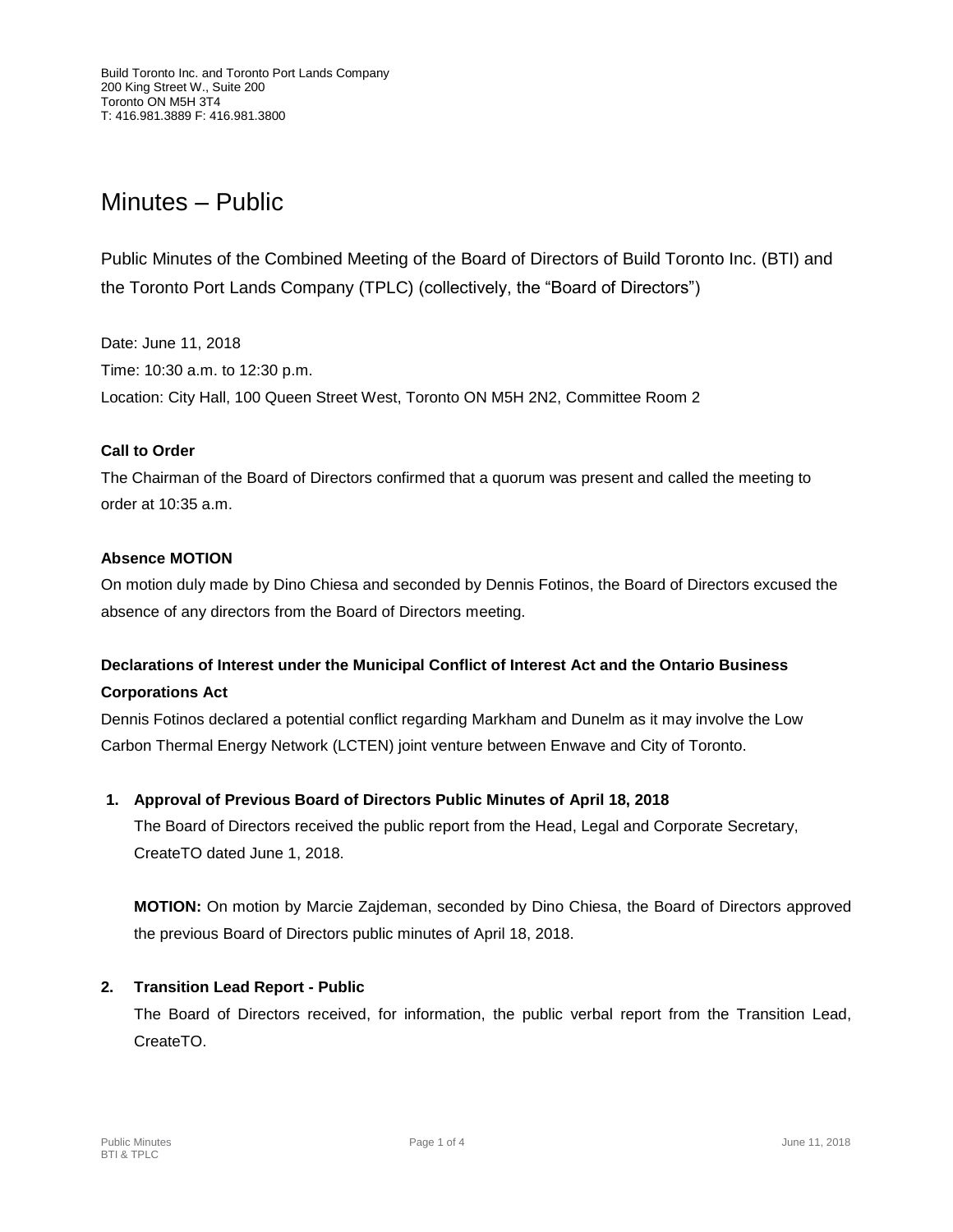**3. Review reports of fraud, Code of Conduct non-compliance or other forms of non-compliance – BTI** The Board of Directors received, for information, the public report from the CFO, CreateTO dated May 28, 2018 who stated that there are no issues of non-compliance known to date.

#### **4. Waterfront Toronto Presentation**

The Board of Directors received, for information, the public presentation entitled "Port Lands Flood Protection" from the President & CEO, Chief Project Officer and Vice President, Project Delivery, Waterfront Toronto dated June 11, 2018.

#### **In Camera MOTION**

On motion by Dennis Fotinos and seconded by Marcie Zajdeman, the Board of Directors resolved to close part of the meeting to the public to give consideration to confidential matters according to By-law No. 1 of the Corporations and the Companies' Shareholder Direction at 11:25 a.m.

*During the in camera session, the Board of Directors discussed the following matters:*

#### **5. Approval of Previous Board of Directors Closed Session Minutes of April 18, 2018** *[ACTION]*

- **6. Combined CTO/BTI/TPLC Financials** *[Information]*
	- **a. 2018 First Quarter Financial Review**
	- **b. 2018 Reforecast**
- **7. BTI Matters: 2018 Sales Program Update** *[Information]*
- **8. TPLC Matters**
	- **a. Showline Transaction and RFP Update** *[Information]* deferred
	- **b. Relocation of ML Ready Mix – Approval** *[ACTION]*
	- **c. Waterfront Toronto Master License Agreement** *[Information]* deferred
	- **d. Update on Impact of Flood Proofing on Rental Income** *[Information]* deferred
- **9. Briefing Note: Progress Report on the New Consolidated Police Facility at 1627 Danforth Avenue**  *[Information]* – deferred
- **10. Action Items** *[Information]* deferred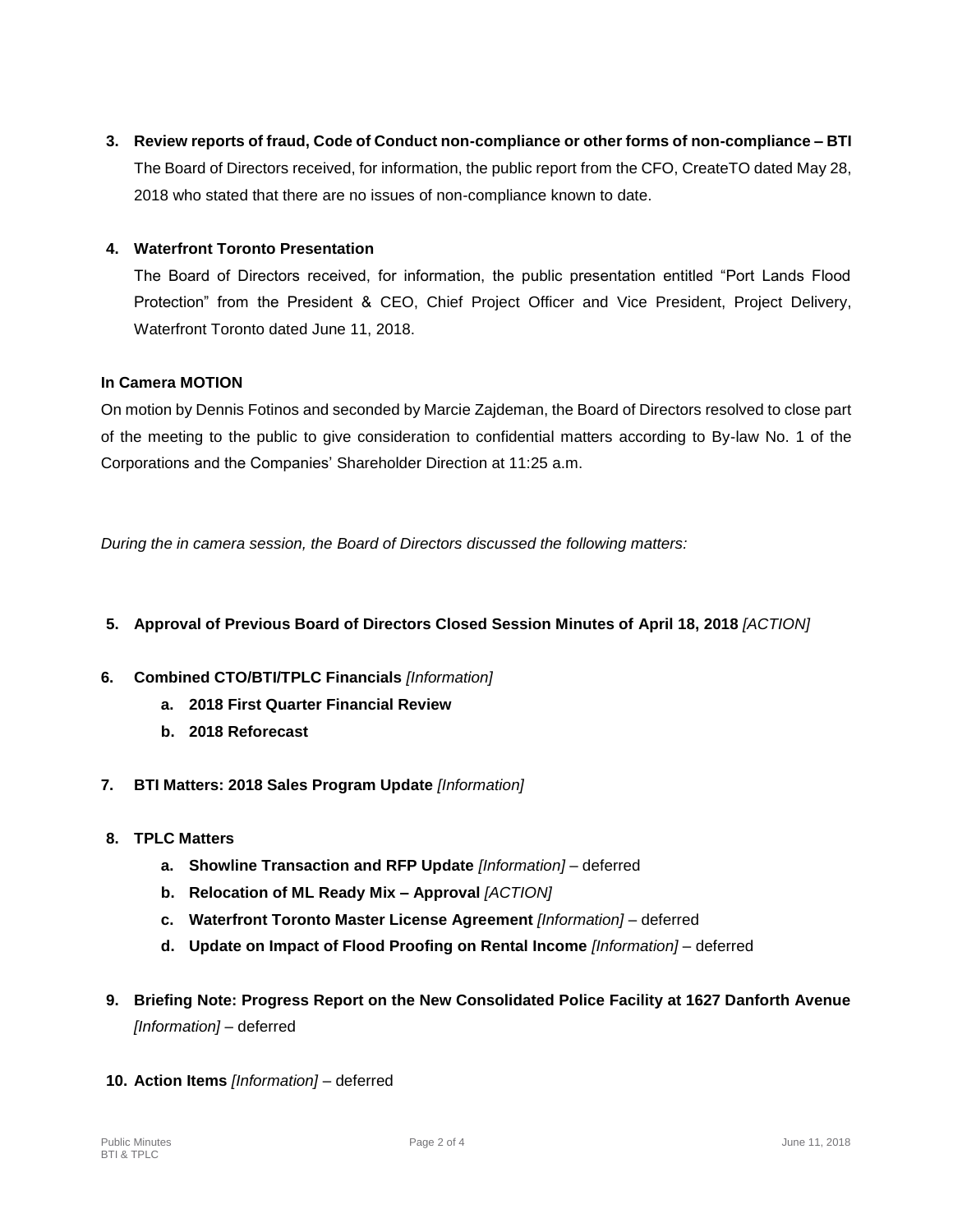## **11. Transition Lead Report – Closed** *[Information]* – deferred

#### **12. Other Business**

- **a. Board Governance** *[Information]* deferred
- **b. Strategic Planning Session** *[Information]* deferred
- **c. Approval of APS Amendment - Markham and Dunelm - Ward 36** *[ACTION]*

#### **Adjournment**

**MOTION:** On motion by Dino Chiesa and seconded by David Shiner, the Board of Directors resolved to adopt the recommendations from its closed session and direct that these matters remain confidential in accordance with By-law No. 1 of the Corporations and the Companies' Shareholder Direction. The Board of Directors resumed its public session at 1:12 p.m. and the meeting was adjourned at 1:12 p.m.

|                          | 10:35 to 11:25 a.m.<br><b>Public Session</b> | 11:25 a.m. to 1:12 p.m.<br>In-Camera Session | 1:12 to 1:12 p.m.<br><b>Public Session</b> |
|--------------------------|----------------------------------------------|----------------------------------------------|--------------------------------------------|
| Dino Chiesa, Chair       | ✓                                            |                                              |                                            |
| David Shiner, Vice Chair | ✓                                            | ✓                                            | ✓                                          |
| Ana Bailão               | ✓                                            | ✓                                            | X                                          |
| Jane Beatty              | ✓                                            | ✓                                            | ✓                                          |
| Ron Carinci              | ✓                                            | ✓                                            |                                            |
| Justin Di Ciano          | ✓                                            | ✓                                            | ✓                                          |
| Dennis Fotinos           | ✓                                            | $\checkmark$                                 | ✓                                          |
| Sandra Levy              | ✓                                            | $\checkmark$                                 | X                                          |
| Marcie Zajdeman          |                                              |                                              | X                                          |

## **Attendance:**

 $\checkmark$  Members were present for some or all of the time indicated.

#### **Also Present** (at the invitation of the Board):

William Bryck, Executive Advisory, Development & Property Management, CreateTO

Joe Casali, Director, Strategic Initiatives, CreateTO